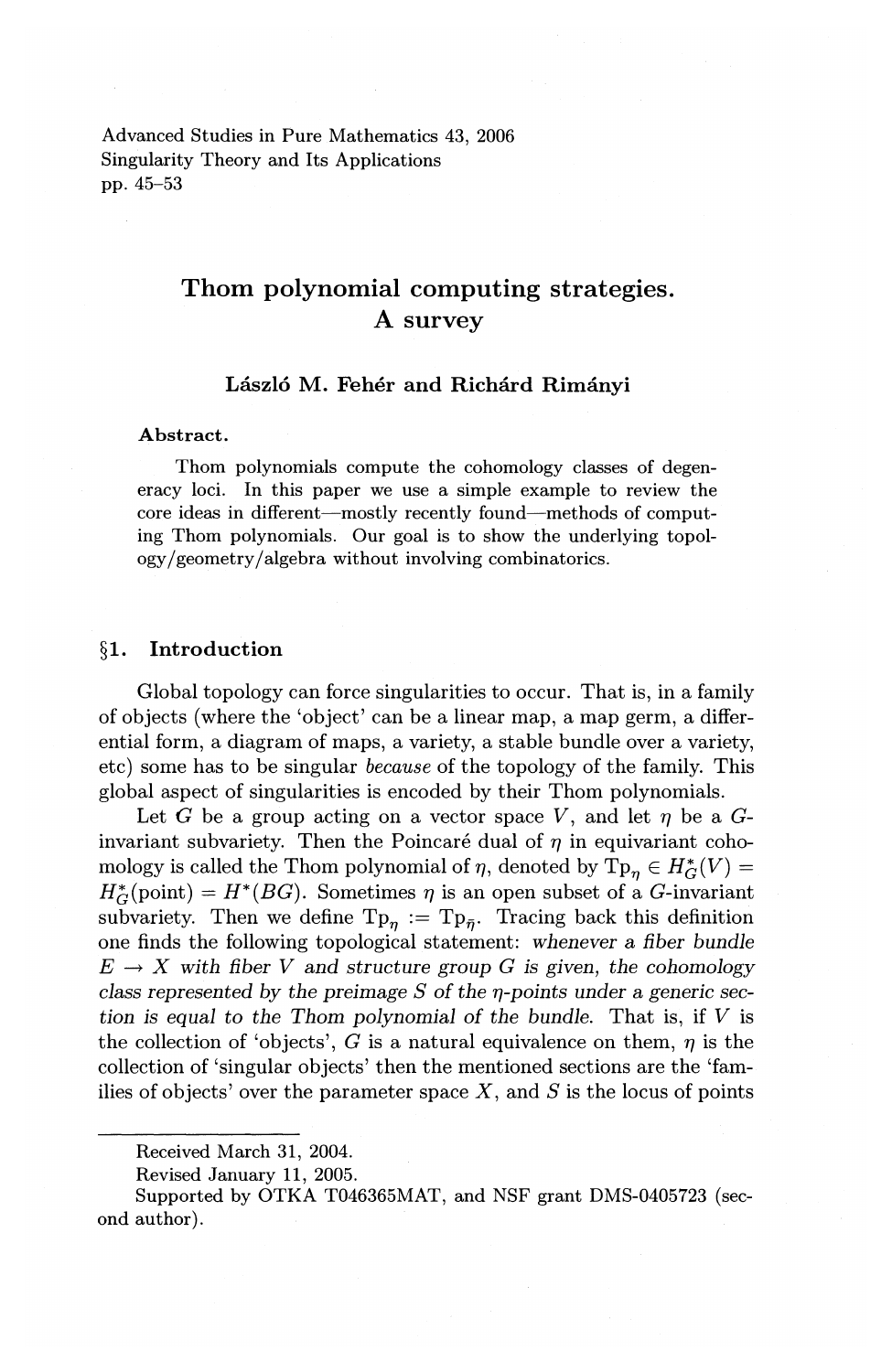where the object is singular. Hence the knowledge of Thom polynomial tells us the (cohomology class of the) locus of the singular points.

The determination of concrete Thom polynomials is often difficult. What makes the case even worse is that Thom polynomial problems come in natural infinite series, and the combinatorial organization of calculating the infinitely many Thom polynomials at the same time often conceals the actual topological method used. The goal of this paper is to survey some Thom polynomial calculational methods without involving combinatorics. Hence we will deal with just one concrete (quite trivial) example, and show the calculation in five different ways.

Let  $G = GL_3(\mathbb{C}) \times GL_3(\mathbb{C})$  act on the vector space of  $3 \times 3$  matrices  $V = \text{Hom}(\mathbf{C}^3, \mathbf{C}^3)$ , by  $(A, B) \cdot M := BMA^{-1}$ . Let  $\Sigma^2$  denote the invariant set of matrices whose corank is 2, i.e. whose rank is 1. We will calculate the Thom polynomial of (the closure of)  $\Sigma^2$ . Hence  $Tp = Tp_{\Sigma^2}$  is a degree 4 polynomial in  $H^*(BGL_2 \times BGL_2)$  $\mathbf{Z}[A_1,A_2,A_3,B_1,B_2,B_3]$  (degree of the Chern class  $X_i$  is i), or what is the same, a degree 4 polynomial in  $\mathbf{Z}[a_1, a_2, a_3, b_1, b_2, b_3]$  (degree of the Chern root  $x_i$  is 1), symmetric in  $a_1, a_2, a_3$  and in  $b_1, b_2, b_3$ . Here  $a_1 + a_2 + a_3 = A_1$ ,  $a_1a_2 + a_1a_3 + a_2a_3 = A_2$ ,  $a_1a_2a_3 = A_3$  and the same for the *B's.* 

**Theorem 1.1.**  $Tp_{\Sigma^2}$  is

$$
(1) \t\t\t\t c_2^2 - c_1 c_3,
$$

*where ci is the* i *'th Taylor coefficient of* 

$$
\frac{1+B_1t+B_2t^2+B_3t^3}{1+A_1t+A_2t^2+A_3t^3},
$$

*that is*  $Tp_{\Sigma^2}$  *=* 

$$
B_2^2 - B_2A_1B_1 + B_2A_1^2 - 2B_2A_2 - A_1B_1A_2 + A_2^2 - B_1B_3 +
$$

$$
(2) \t+ A2B12 + B1A3 + A1B3 - A1A3,
$$

*or in Chern roots, it is* 

$$
(3) (b_1b_2+b_1b_3+b_2b_3)^2-(b_1b_2+b_1b_3+b_2b_3)(a_1+a_2+a_3)(b_1+b_2+b_3)+\ldots
$$

In Sections 2-6 we will give 5 proofs. Before that we make two preliminary remarks. One is that the geometric counterpart of giving the Thorn polynomial in Chern roots is that we restrict the group action to the maximal torus. Because of the splitting lemma, this does not mean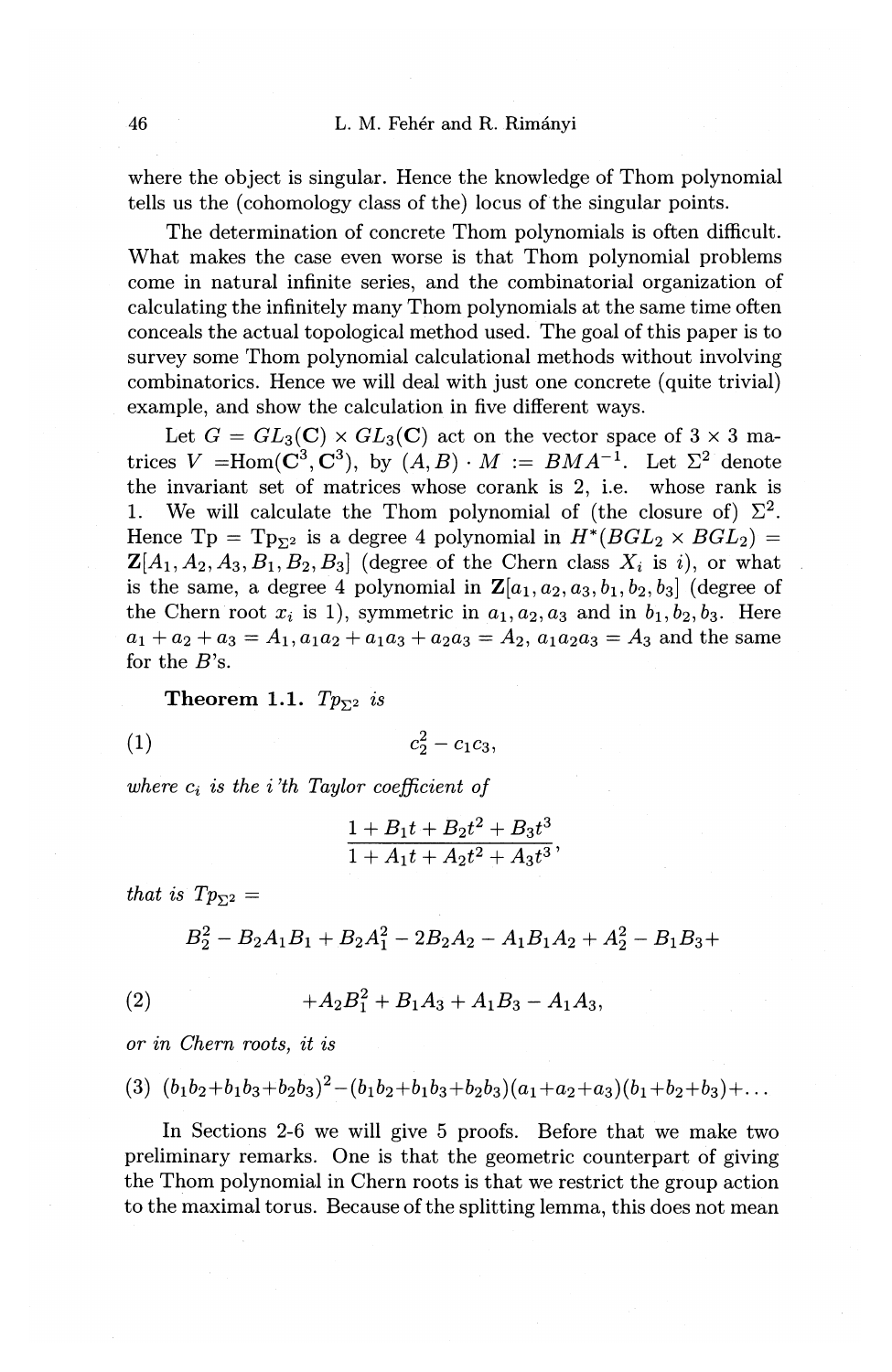any loss of information about  $T_{p_n}$ . The other remark is that when  $\eta$ happens to be smooth in *V* (e.g. it is a coordinate subspace), then  $T_{p_n}$ is the Euler class of the representation normal to  $\eta$  in 0. This follows from the definition. Some of the proofs below reduce the computation to this special case.

#### **§2. The restriction equations**

In this method, when computing the Thom polynomial of  $\eta$ , one needs to work with the *simpler* orbits (ones not contained in the closure of  $\eta$ ). For such a  $\zeta$  we pick a representative and find its stabilizer subgroup  $G_{\zeta} \subset G$ . This inclusion induces a map  $BG_{\zeta} \rightarrow BG$  between the classifying spaces, and in turn a homomorphism  $f_{\zeta}: H^*(BG) \to$  $H^*(BG_{\zeta}).$ 

**Theorem 2.1.** [14, Th. 2.4], [5, Th. 3.2] *Let*  $\zeta$  *not be contained in the closure of*  $\eta$ *. Then the Thom polynomial of*  $\eta$  *vanishes at*  $f_c$ *. Moreover, if the representation satisfies a technical condition {see* [5, 3.4-3.5]}, *then in the expected degree, only integer multiples of the Thom polynomial of*  $\eta$  *satisfy all these vanishing conditions.* 

In our situation  $\Sigma^0$  and  $\Sigma^1$  play the role of  $\zeta$ , with representatives the identity matrix and diag(1, 1, 0), respectively. Now  $G_{\Sigma^0}$  and  $G_{\Sigma^1}$ could be determined explicitly, but we will only compute their maximal tori—this is enough, since  $H^*(BG)$  injects into  $H^*(BT)$  in general. Thus we will take

$$
G_{\Sigma^0} = \{(\mathrm{diag}(x,y,z),\mathrm{diag}(x,y,z)) : x,y,z\in\mathbf{C}^*\},
$$

 $G_{\Sigma_1} = \{(\text{diag}(x, y, u), \text{diag}(x, y, v)) : x, y, u, v \in \mathbb{C}^*\}.$ 

From these the induced map can be read, as follows:

$$
f_{\Sigma^0}: \mathbf{Z}[A_1, A_2, A_3, B_1, B_2, B_3] \to \mathbf{Z}[x, y, z]
$$

maps both  $A_i$  and  $B_i$  to the *i*'th elementary symmetric polynomial of  $x, y, z$ . The map

$$
f_{\Sigma^1}: \mathbf{Z}[A_1, A_2, A_3, B_1, B_2, B_3] \to \mathbf{Z}[x, y, u, v]
$$

maps  $A_i$  to the *i*'th elementary symmetric polynomial of  $x, y, u$ , while maps  $B_i$  to the *i*'th elementary symmetric polynomial of  $x, y, v$ .

We need the intersection of the kernels of these two homomorphisms. In fact, one factors through the other, so we only need ker  $f_{\Sigma^1}$ , which turns out (Macaulay2) to be an ideal generated by polynomials in degrees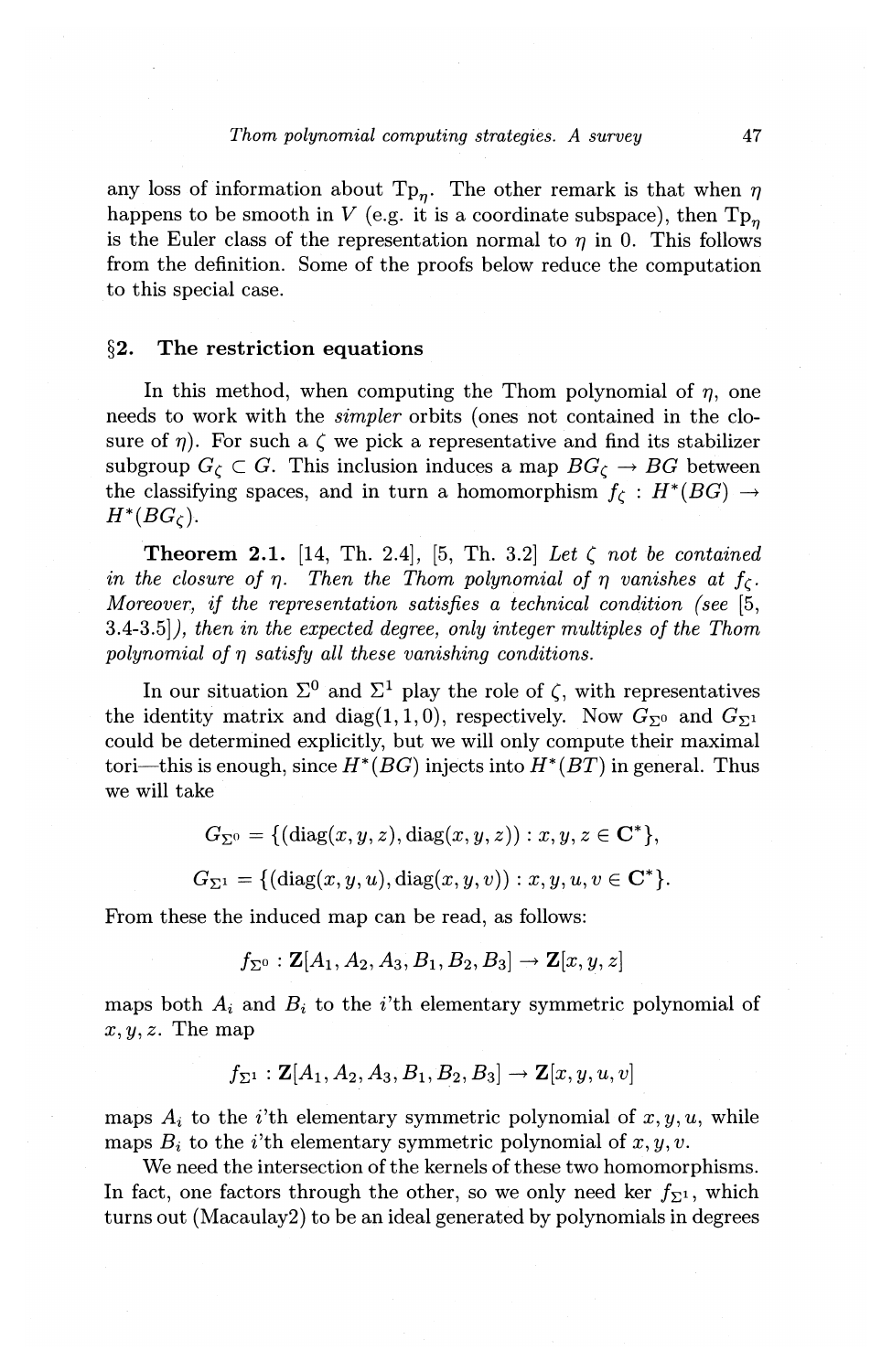4, 5 and 6. The degree 4 generator,  $A_2^2 - A_1A_3 - A_1A_2B_1 + A_3B_1 + ...$  thus has to be  $\pm$  the Thom polynomial of  $\Sigma^2$ . The sign can be determined by the so-called *principal equation* of [5, Th. 3.5], which states that the  $f_n$  image of the Thom polynomial of  $\eta$  is the equivariant Euler class of  $\eta$ . In our case

 $G_{\Sigma^2} = \{(\text{diag}(x,u,v),\text{diag}(x,w,z)) : x, u, v, w, z \in \mathbb{C}^*\},$ 

and  $f_{\Sigma^2}$  is analogous to the above. The normal slice to  $\Sigma^2$  at diag(1,0,0) is the space of matrices whose 1 'st row and column is 0. Therefore the equivariant Euler class is  $(w - u)(w - v)(z - u)(z - v)$ . Computation shows that this is the image of the above polynomial at  $f_{\Sigma^2}$ , so the above polynomial is the sought Thom polynomial.

Remark 2.2. For a reference of this method as well as many applications see [5], [14], [10]. The restriction method is very effective if the representation has finitely many orbits. When dealing with natural infinite series, a connection with various resultant formulas can be established, see [3].

# §3. Resolution and integral

In the following method it is assumed that  $\eta$  is a cone in V, and, instead of  $\eta \subset V$ , we consider the projectivization  $P\eta \subset PV$ . The starting point is looking for an equivariant resolution of  $P\eta$  considered as a map  $\varphi : R \to \mathbf{P}V$ .

**Theorem 3.1.** [6, Th. 3.1] Let  $\alpha_i \in H^*(BT)$  be the weights of the *representation of G on V. Denote by q the polynomial* 

$$
\frac{\prod(x+\alpha_i)-\prod\alpha_i}{x}
$$

*in the equivariant cohomology ring* 

$$
H_G^*(\mathbf{P}V) = \frac{H^*(BG)[x]}{\prod(x+\alpha_i)}.
$$

*Then the Thom polynomial of*  $\eta$  *is* 

$$
\int_R \varphi^*(q).
$$

In our case  $P\Sigma^2 = P^2 \times P^2$  is already smooth, hence  $\varphi : R = P^2 \times P^2$  $\mathbf{P}^2 \to \mathbf{P}^8$  is the Segre embedding. The ring  $H_G^*(\mathbf{P}^2 \times \mathbf{P}^2)$  is  $H^*(BG)[y, z]$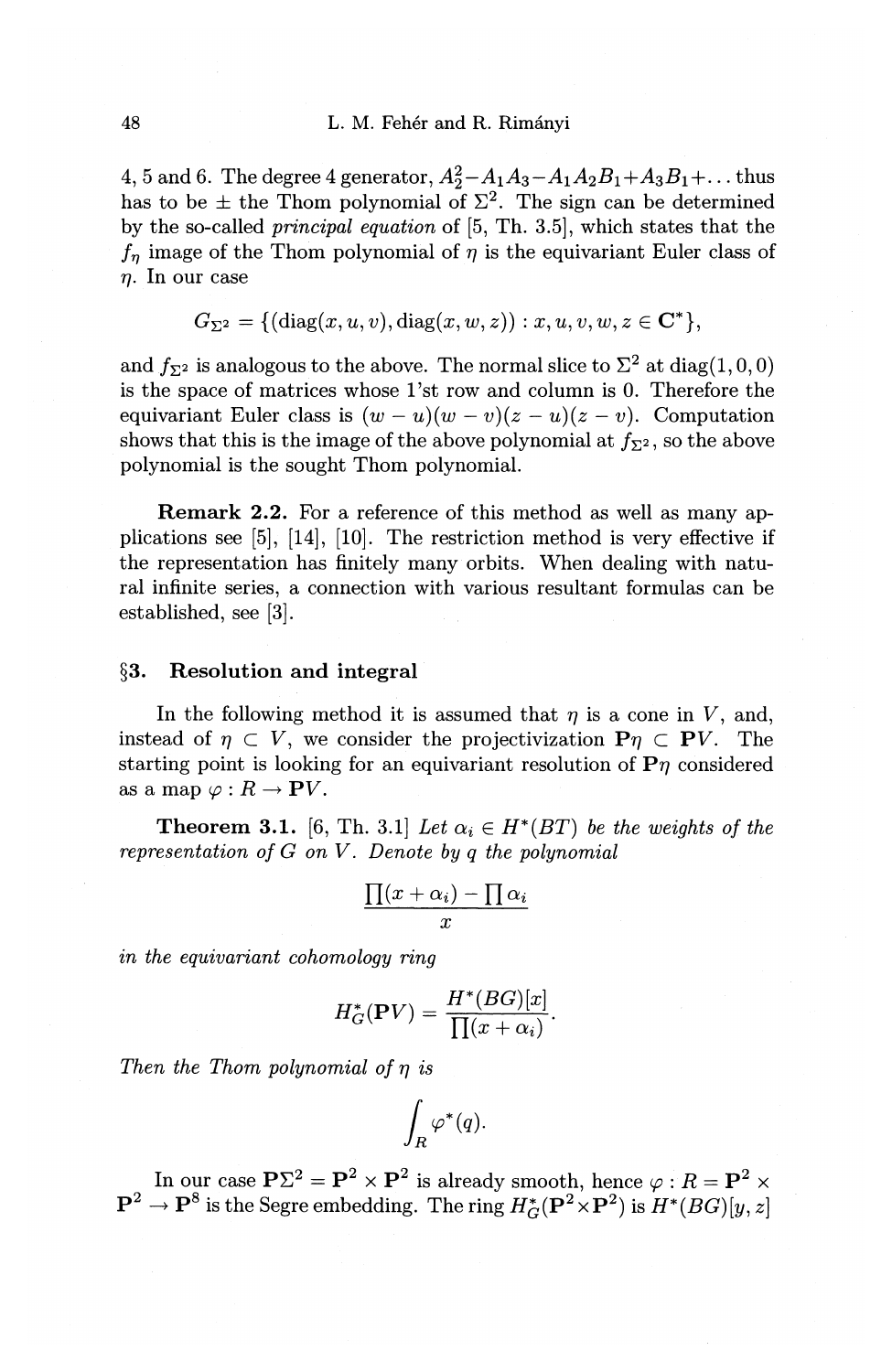modulo the two relations  $r_1 := \prod_{i=1}^{3} (y - a_i)$  and  $r_2 := \prod_{i=1}^{3} (z + b_i)$ . Since  $\varphi^*(x) = y + z$  (x, y, z are the classes of hyperplane sections of  $P^8$  and the two copies of  $P^2$ 's, respectively) we have that the Thom polynomial of  $\Sigma^2$  is

$$
\int_{\mathbf{P}^2 \times \mathbf{P}^2} \frac{\prod_{i=1}^3 \prod_{j=1}^3 (y+z-a_i+b_j) - \prod_{i=1}^3 \prod_{j=1}^3 (-a_i+b_j)}{y+z}.
$$

Integration means taking the top coefficient, i.e. the coefficient of  $yz$ . Hence the procedure is to consider the integrand above, use the relations  $r_1, r_2$  to reduce its  $(y, z)$ -degree to  $(1, 1)$ , and take the coefficient of  $yz$ . Note that taking the minimal degree representative in a factor ring is *automatically* done in computer algebra packages, which makes this method very easy to code.

Remark 3.2. For a reference of this method, see [6]. It is most effective if we can find a resolution with simple cohomology ring. In these cases the integration part is often encoded as an interpolation problem, so the combinatorics of divided differences enters the calculations.

#### §4. Resolution and integral via localization

The method presented in this section is not really a new method, it's rather an improvement of that of Section 3. The novelty is that we compute the integral  $\int_R \varphi^*(q)$ , which is the Thom polynomial, by localization techniques. This is a vital help when  $R$  is more complicated than a projective space or Grassmannian.

We will use the Atiyah-Bott localization formula [1], as follows. Let a torus *T* act on a manifold with fixed point set the disjoint union of some *F<sub>i</sub>*'s. Then the integral of an equivariant cohomology class  $\alpha \in H_T^*(M)$ can be 'localized':

$$
\int_M \alpha = \sum_i \int_{F_i} \frac{j_i^* \alpha}{e(\nu_i)},
$$

where  $j_i : F_i \subset M$  is the embedding and  $\nu_i$  is its normal bundle. When the fixed point set is discrete we can integrate by just "counting":

(4) 
$$
\int_M \alpha = \sum_i \frac{j_i^* \alpha}{e(T_{F_i} M)}.
$$

In our case *R* is  $\mathbf{P}^2 \times \mathbf{P}^2$ , with 9 fixed points  $P_{1,1} := ((1 : 0 : 0), (1 :$  $(0: 0)$ ,  $P_{1,2} := ((1: 0: 0), (0: 1: 0))$ , etc. It will be convenient to use a different form of  $q \in H^*_{G}(\mathbf{P}^8)$ , namely  $q = \frac{-\prod (1 - a_i + b_j)}{r}$  (recall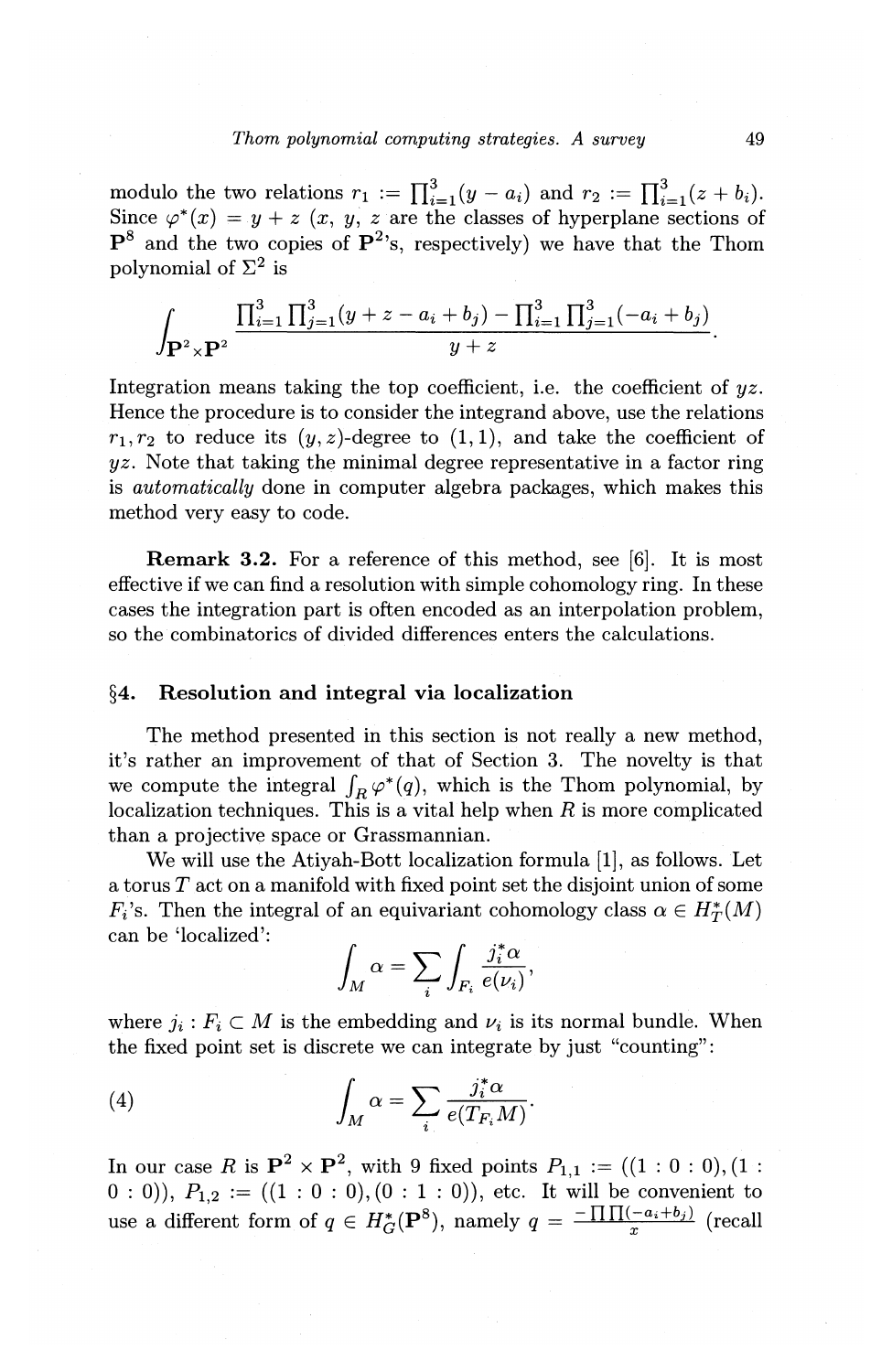that  $H_G^*(PV) = H^*(BG)[x]/\prod \prod (x - a_i + b_j)).$  Then the term in (4) corresponding to e.g.  $P_{1,1}$  is

$$
L_{1,1}:=\prod_{i=1}^3\prod_{j=1}^3(-a_i+b_j)\frac{1}{(-a_1+b_1)\cdot(a_2-a_1)(a_3-a_1)(b_2-b_1)(b_3-b_1)}.
$$

The Thom polynomial is then the sum of 9 similar terms, or

$$
\mathrm{Tp}_{\Sigma^2} = \frac{1}{4} \sum_{\sigma \in S_3 \times S_3} L_{\sigma(1,1)}.
$$

Remark 4.1. See [7] for a general reference. This method is most effective if we can simplify the resulting sum using algebra (e.g. Lagrange interpolation). In cases like ours, when the resolution is trivial, the localized integral formula coincides with the *Dusitermaat-Heckman*  formula.

# $§5.$  Gröbner degeneration

The goal of this method is to "perturb"  $\Sigma^2$  in Hom( $\mathbf{C}^3$ ,  $\mathbf{C}^3$ ) without changing its Thom polynomial, and eventually degenerate it to another set, whose Thom polynomial is trivial to compute. The first obstacle is that  $\Sigma^2$  can not be perturbed at all to another G-invariant subset. However, we can restrict the group action to the maximal torus *T* without losing any Thom polynomial information, and there are lots of  $T$ invariant perturbations.

Let us consider the following example. The torus  $GL_1(\mathbb{C}) \times GL_1(\mathbb{C})$ acts on  $C^3 = C\{x,y,z\}$  by  $(\alpha,\beta)(x,y,z) = (\alpha^2x,\beta^2y,\alpha\beta z)$ . Then the cone  $xy-z^2$  is invariant. But so is  $xy-t\cdot z^2$  for every  $t\in\mathbf{R}$ . In the  $t=0$ limit case we get  $xy = 0$ , which is the union of two planes:  $x = 0$  with Thom polynomial  $(2b)(a+b)$ , and  $y=0$  with Thom polynomial  $(2a)(a+b)$ b) (see the last paragraph of the Introduction). It is easy to believe that the perturbation did not change the Thom polynomial, hence the Thom polynomial of the cone is  $(2a)(a + b) + (2b)(a + b)$ .

What are the "legal" perturbation (where the Thom polynomial does not change), and how to imitate this process when the variety has higher codimension? The theory of Gröbner basis gives an answer (for a general reference for Gröbner basis theory see e.g.  $[4, Ch. 15]$ .

Let  $I$  be the ideal of the torus-invariant variety  $X$ . Fix a term-order, and consider  $in(I)$ , the ideal generated by the initial terms of polynomials in *I*. Then the variety (scheme) corresponding to  $in(I)$  is a *flat*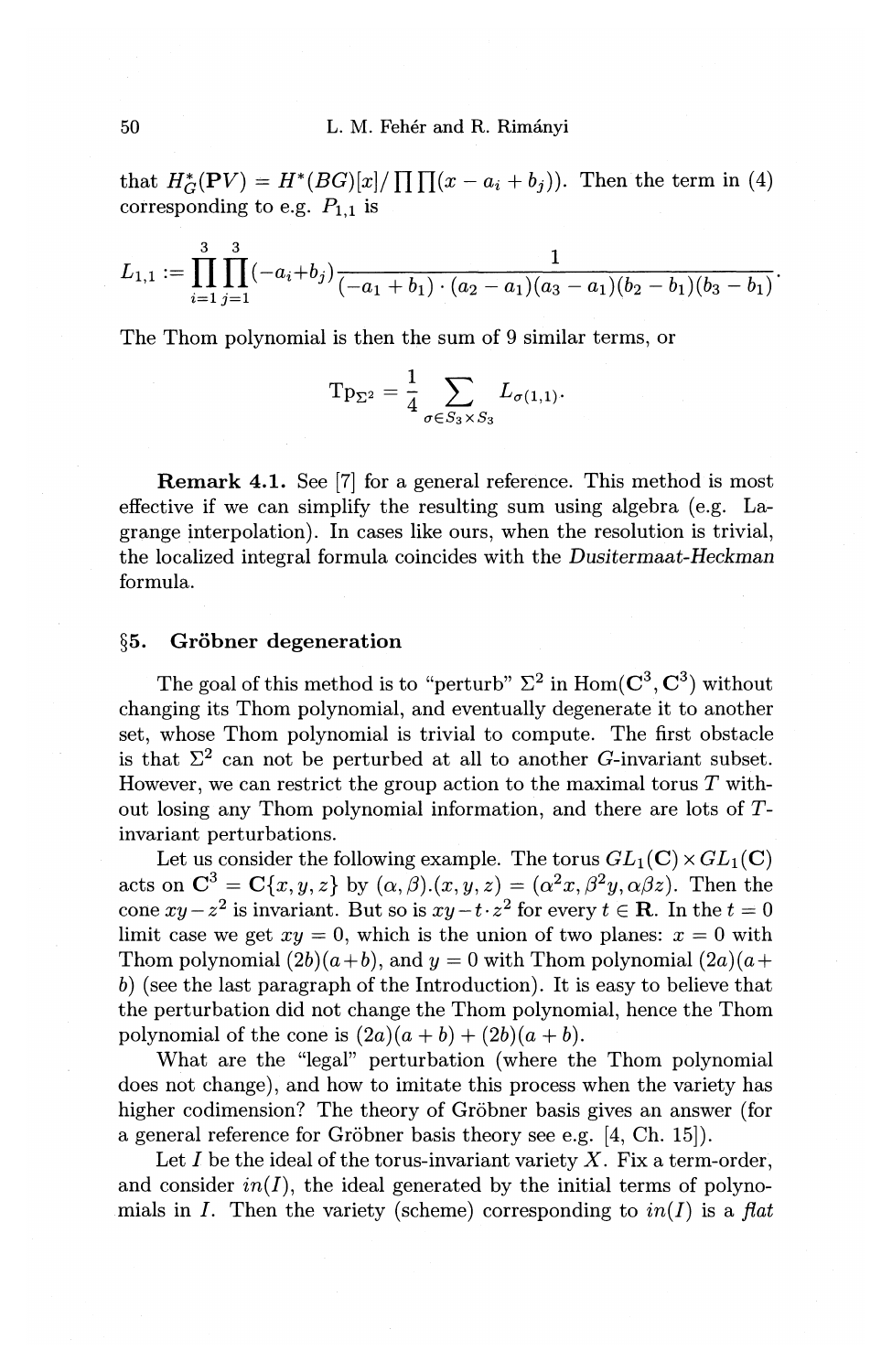deformation of X, hence their Thom polynomials are the same. (Well, one has to be a little careful about the multiplicities of the irreducible components of *in(I).)* 

Note that if we have a Gröbner basis  $f_i$  of  $I$ , then the leading terms of the  $f_i$ 's generate  $in(I)$ . In our case

$$
I = I(\Sigma^2) = (a_{11}a_{22} - a_{12}a_{13}, a_{11}a_{23} - a_{13}a_{21}, \ldots)
$$

(the 9  $2 \times 2$  minors) is given by a Gröbner basis with respect to e.g. the "graded reverse lexicographic" term order generated by  $a_{11} > a_{12} > a_{12}$  $a_{13} > a_{21} > \ldots$  Thus

$$
in(I) = (a_{12}a_{13}, a_{13}a_{21}, \ldots)
$$

(the 'antidiagonals' of the  $9.2 \times 2$  minors). A computer algebra package (e.g. Macaulay2 "primary Decomposition in(I)") can be used to find the primary decomposition of  $in(I)$  which is:

$$
(a_{12}, a_{13}, a_{22}, a_{23}), \t (a_{12}, a_{13}, a_{23}, a_{31}),
$$
  

$$
(a_{13}, a_{21}, a_{23}, a_{31}), \t (a_{12}, a_{13}, a_{31}, a_{32}),
$$
  

$$
(a_{13}, a_{21}, a_{31}, a_{32}), \t (a_{21}, a_{22}, a_{31}, a_{32}).
$$

They all describe linear spaces, whose Thom polynomials are obtained by the last remark of the Introduction, hence the Thom polynomial of  $\Sigma^2$  is the sum of the following polynomials

$$
(b_1-a_2)(b_1-a_3)(b_2-a_2)(b_2-a_3), \t (b_1-a_2)(b_1-a_3)(b_2-a_3)(b_3-a_1),(b_1-a_3)(b_2-a_1)(b_2-a_3)(b_3-a_1), \t (b_1-a_2)(b_1-a_3)(b_3-a_1)(b_3-a_2),(b_1-a_3)(b_2-a_1)(b_3-a_1)(b_3-a_2), \t (b_2-a_1)(b_2-a_2)(b_3-a_1)(b_3-a_2),
$$

which turns out to be (3).

Remark 5.1. The theory behind this method is worked out in [11], see also [12]. An advantage is that the Thom polynomial is obtained as a sum with *positive* coefficients, which is sometimes important in enumerative geometry. When working with natural infinite series one meets subtle combinatorics (e.g. the "pipe dreams" of [12]).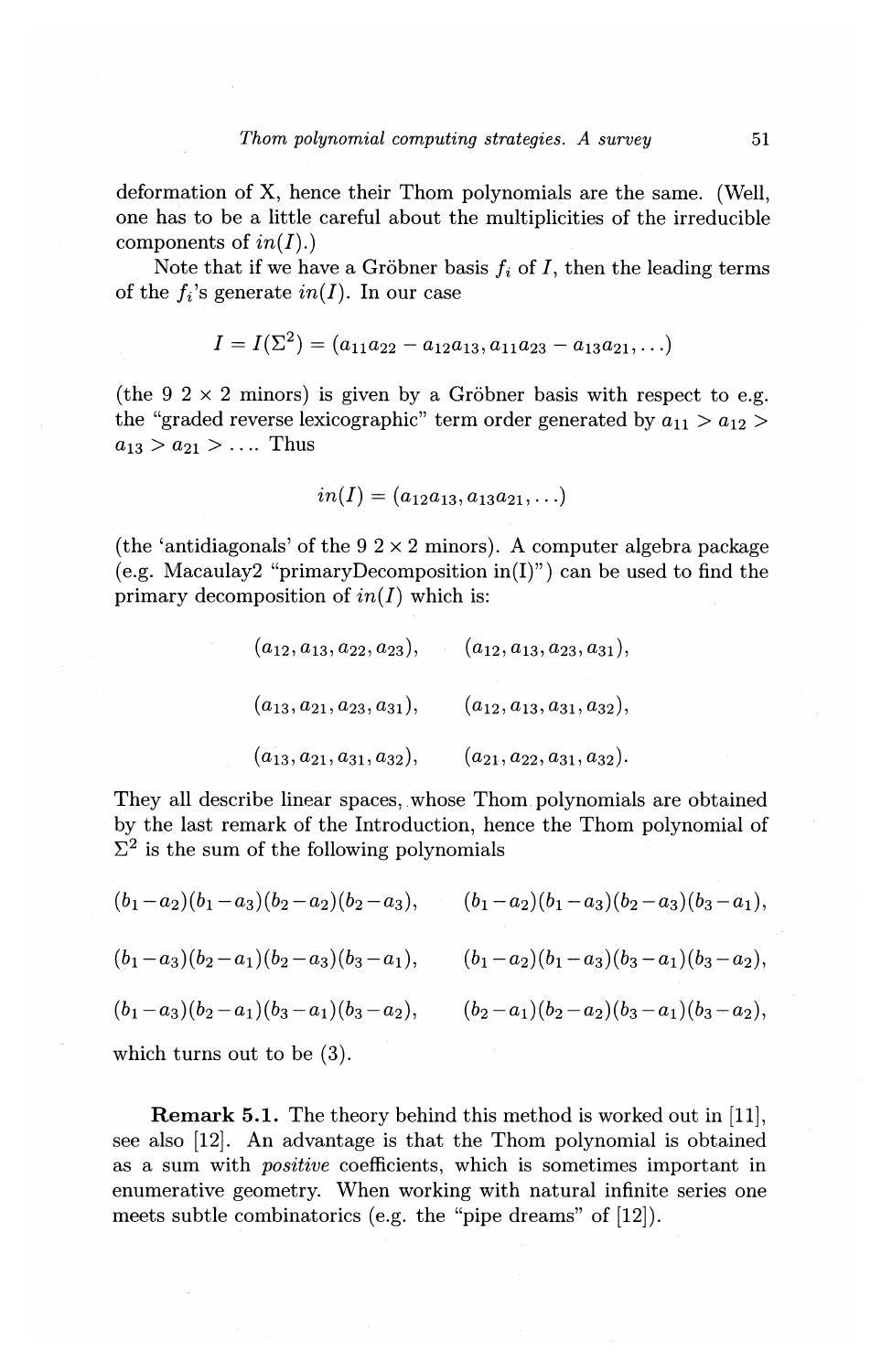# 52 L. M. Feher and R. Rimanyi

# **§6. Porteous' method of embedded resolution**

As a preparation we study Gysin maps associated with Grassmann bundles. Let  $E^3 \to X$  be a bundle of rank 3 and  $\pi : Gr_2(E^3) \to X$ its associated Grassmann-2 bundle (ie. we replace the fiber over  $e \in E$ from  $E_e$  to  $Gr_2(E_e)$ .) The goal is to understand the Gysin map  $\pi_1$ on some naturally defined cohomology classes of  $Gr_2(E^3)$ —namely the Chern monomials of the tautological 2-bundle S on  $Gr_2(E^3)$ . We claim that  $\pi_1(c_{\lambda_1,\lambda_2})(-S) = c_{\lambda_1-1,\lambda_2-1}(-E)$ . Here  $c_{u,v}$  is the determinant of the matrix  $\begin{pmatrix} c_u & c_{u+1} \\ c_{v-1} & c_v \end{pmatrix}$ . Moreover, if F is any other bundle on X, and we denote its pullback to  $Gr_2(E^3)$  also by *F*, then  $\pi_1(c_{\lambda_1,\lambda_2})(F-S)$  $c_{\lambda_1,\lambda_2}(F-E)$ , for a recent reference see [8, p.43].

With this knowledge we can calculate  $Tp_{\Sigma^2}$  as follows. Consider two 3-bundles *E* and *F* over *X,* and a generic homomorphism *h* between them. We want to resolve the closure of  $\Sigma^2(h) \subset X$ . Let  $\pi: Gr_2(E) \to X$  be as above and consider the bundles  $S, E, F$  over  $Gr_2(E)$ . Let  $\bar{h}: S \to F$  be the composition of the natural map  $S \to E$ with the pullback of h. The 0-points of  $\bar{h}$  can also be considered as  $\Sigma^2(\bar{h})$ . Now one fact [Port] is that the genericity of h implies that  $\bar{h}$  is transversal to the 0-section of  $Hom(S, F)$ , so we know the cohomology class  $[\Sigma^2(\bar{h})] = e(\text{Hom}(S, F)).$  The other fact [Port] is that  $\pi$  restricted to  $\sum^2(\bar{h})$  is a resolution of  $\Sigma^2(h)$ , thus  $\pi_![\Sigma^2(\bar{h})] = [\Sigma^2(h)]$ , what we want to compute. In the light of the above description of  $\pi_!$  we only need to write  $e(\text{Hom}(S, F))$  as a linear combinations of  $c_{\lambda_1, \lambda_2}(F - S)$ 's. The Euler class  $e(\text{Hom}(S, F))$  is the product of differences of Chern roots of F and S, which is the same as  $c_{3,3}(F-S)$ . Hence  $\pi_1(e(\text{Hom}(S, F))= c_{2,2}(F-E)$ , which is **(1),** what we wanted to prove.

**Remark 6.1.** This method was historically the first, applied in many different situations, see [13], [15], [9] (singularities), works of Pragacz, Fulton, Harris-Tu, Buch and others (algebraic geometry, see [8] for references and e.g. [2] for a recent application). The effective usage of this method requires the handling of the combinatorics of Gysin homomorphisms, Schur and Schubert polynomials, Young tableaux, etc.

### **References**

- [1] M. F. Atiyah and R. Bott, The moment map and equivariant cohomology, Topology, **23** (1984), 1-28.
- [ 2] Anders Skovsted Buch and William Fulton, Chern class formulas for quiver varieties, Invent. Math., **135** (1999), 665-687.